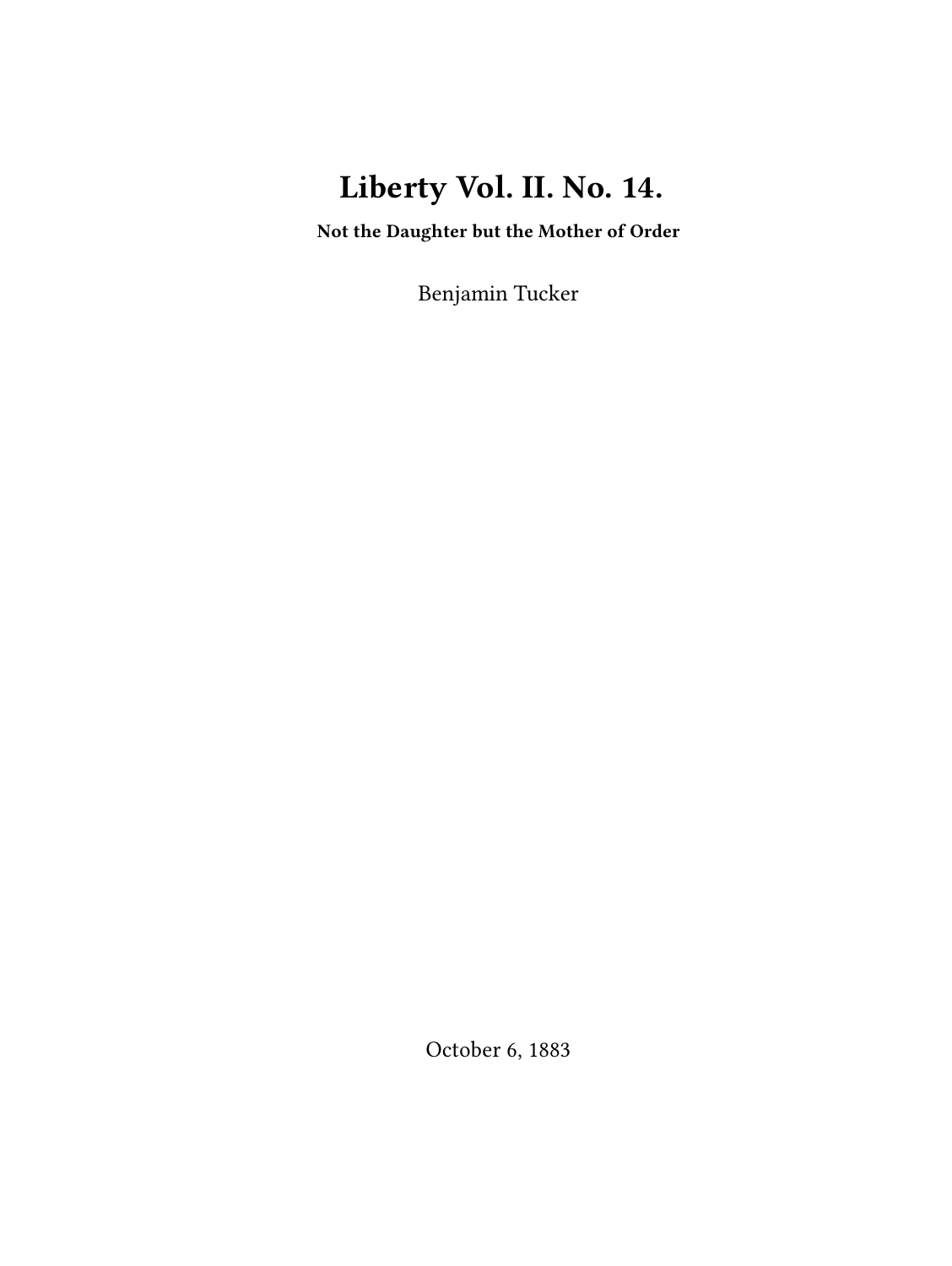# **Contents**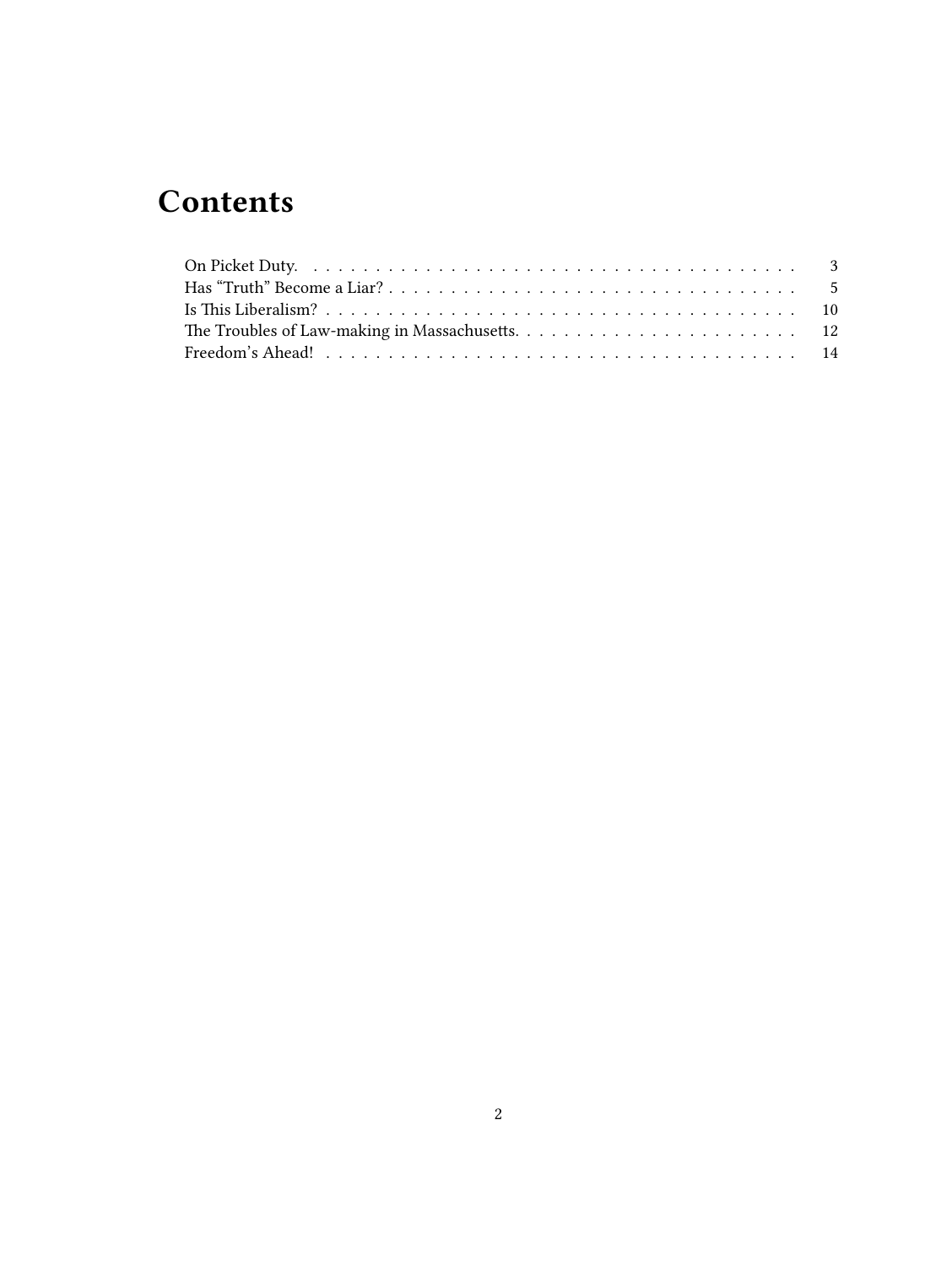"For always in thine eyes, O Liberty! Shines that high light whereby the world is saved; And though thou slay us, we will trust in thee." John Hay.

## <span id="page-2-0"></span>**On Picket Duty.**

Buy Bakounine's "God and the State."

Our friends Harman and Walker, have changed the name of their excellent journal, the "Kansas Liberal," to "Lucifer, the Light-Bearer." A very happy thought! Quite the best name we know of, after Liberty!

The names selected by us for our periodicals seem to be popular. Mr Schumm of Chicago appropriated some time ago the title of "Radical Review," and now a party in London unknown to us has started a paper called "Liberty." Well, we don't care, provided these gentlemen will never deviate on any question from the principles which these names stand for.

John Swinton is on the point of starting a new paper in New York. We wish him well, for he is sure to tell lots of truth in it. We shall wish him more than well, if he does not fly the flag of Authority. But, having read his testimony before the Senate labor committee, we dare not hope for this. About his testimony, by the way, we have something to say, but cannot say it, as we intended, in this issue.

The Boston "Herald" of August 30 said: "The use of money to influence voters is the most corrupting influence possible in a country of free institutions. *It saps the very foundations of our government.*" Pshaw! It is no such thing! If it sapped the foundations of our government, the foundations, government and all, would have gone long ago. Instead of sapping the foundations of our government, money, and the hope of getting it, are the foundations! What other foundations, pray, has our government?

Robert Buchanan's "Freedom's Ahead," printed in another column, is one of the finest poems in the English language. It has a place in the collection of "Fifty Perfect Poems" selected last year by Charles A. Dana. It is not, however, in our view, quite perfect. The last verse impairs it. Nothing could be more unphilosophical than picturing Freedom as Handmaid of the Lord. It is Tyranny that serves in that capacity. But poets are seldom philosophers. They are accustomed to give a celestial embodiment to their upward aspirations, and almost always feel that they must manage to ring the Lord into their climaxes in some way or other. Now and then we have such exceptions as Byron and Shelley, but these are very rare song-birds.

Mr. E. C. Walker of Kansas complains because the Greenback party of Iowa has put a plank in its platform in favor of a prohibitory liquor law, and says that "the church and the patent moralists outside have captured the party and hitched it to the car of retrogression." Mr. Walker should not have expected anything else. Moreover, his statement is incorrect. The patent moralists have not *captured* the party; they *founded* it. The party was originally organized on the principle that it is immoral and should be made a crime for individuals or associations to issue their notes to circulate as currency among such people as are willing to take them. The Greenkackers, then, are perfectly consistent. Granting the right to dictate the sort of money that people shall use, how can any one deny the right to dictate their drink? But Mr. Walker probably made a slip of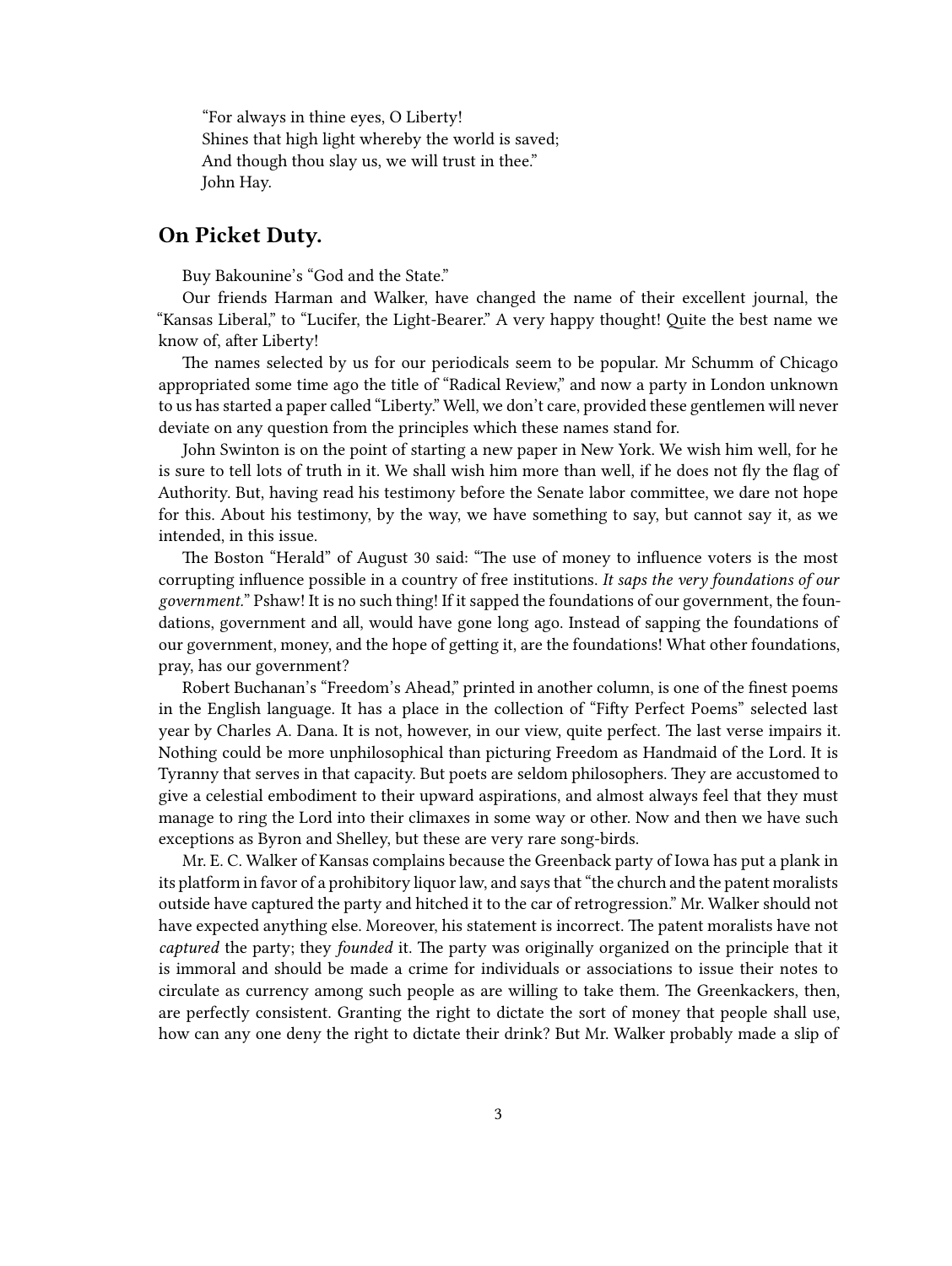his pen. He is an out-and-out Anarchist, and knows as well as we do that all the tyrannies, like all the liberties, logically stand or fall together.

The Springfield "Republican," which heretofore has regarded Liberty as worthy only of a sneer, has so far improved its manners as to quote our views of the telegraphers' strike, and add: "It is worth while to know what the Anarchists among us think, for, though few in numbers, they indicate a tendency of the time." Commenting upon our assertion that a "new brotherhood is silently developing that will yet make strikes mean something," the "Republican" further says that the editor of Liberty "ought to know that the stronger force for justice is one that does not depend upon 'brotherhoods.'The majority of this country's voters are farmers, and not city knaves, dupes, and fools." Is not, then, the farmer a man and a brother, and did the "Republican" never hear of the Grangers? The editor of the "Republican" ought to know that in Europe the Anarchists are carrying on their propagandism largely in the agricultural districts, and that Liberty even now finds its way to the remotest corners of the earth.

A congress of Anarchists, semi-Anarchists, and Revolutionary Socialists, as distinguished from the Social Democrats, is to be held in Pittsburg, beginning October 14. We had expected to attend, either in person or by proxy, but circumstances compel us to disappoint ourselves. We regret this the more because an elaborately-developed plan of reconciling the various schools of Socialists is to be presented and supported there by delegates acting for the San Francisco section. This document, which has been sent to us, does not reconcile in the least, but simply and summarily places Liberty and Authority side by side and arbitrarily says: "These twain are one flesh!" We will be parties to no such marriage. Every friend of Liberty who may go to Pittsburg is hereby urged to examine this document carefully before giving it his adhesion. Great pains has been taken in its preparation; it is specious and plausible; but it is perhaps the most foolishly inconsistent piece of work that ever came to our notice. It may receive closer analysis hereafter in these columns.

The difference between the attitudes of the "Index" and the "Truth Seeker" toward Bakounine's "God and the State" is interesting. The "Index" review is patronizing, ignorant, superficial, thoughtless. One sentence in it is particularly stupid: "An acquaintance with evolution, as now taught by English and German thinkers, and especially with psychology and sociology, would have enabled the writer to correct many of his errors and to see the unscientific and unphilosophic character of many of the statements advanced by him as truisms." One would suppose from this that Bakounine died twenty years ago instead of in 1876, and no doubt the editor of the "Index" supposed such to be the case. The facts are that Bakounine was perfectly familiar with all the principal languages and resided for long periods in almost all the chief European countries. With their literatures he was thoroughly conversant, with their principal writers he was in many instances personally intimate, and, if he had a passion for anything outside of the actual revolutionary movement, it was for philosophy, especially Gorman philosophy. The "Truth Seeker," on the contrary, which is not, like the "Index," one of those "pale phantoms eternally suspended between heaven and earth" described by Bakounine, appreciates the power and importance of "God and the State," and gives it a four-column review, including liberal quotations, for which it has our heartfelt thanks. It is enthusiastic and intelligent in its praise. While not entirely endorsing Bakounine's views of government, it says: "The book, taken all in all, is one of the most eloquent pleas for liberty ever written. It is Paine's 'Age of Reason' and 'Rights of Man' consolidated and improved. It stirs the pulse like a trumpet call." A book seldom receives higher compliment.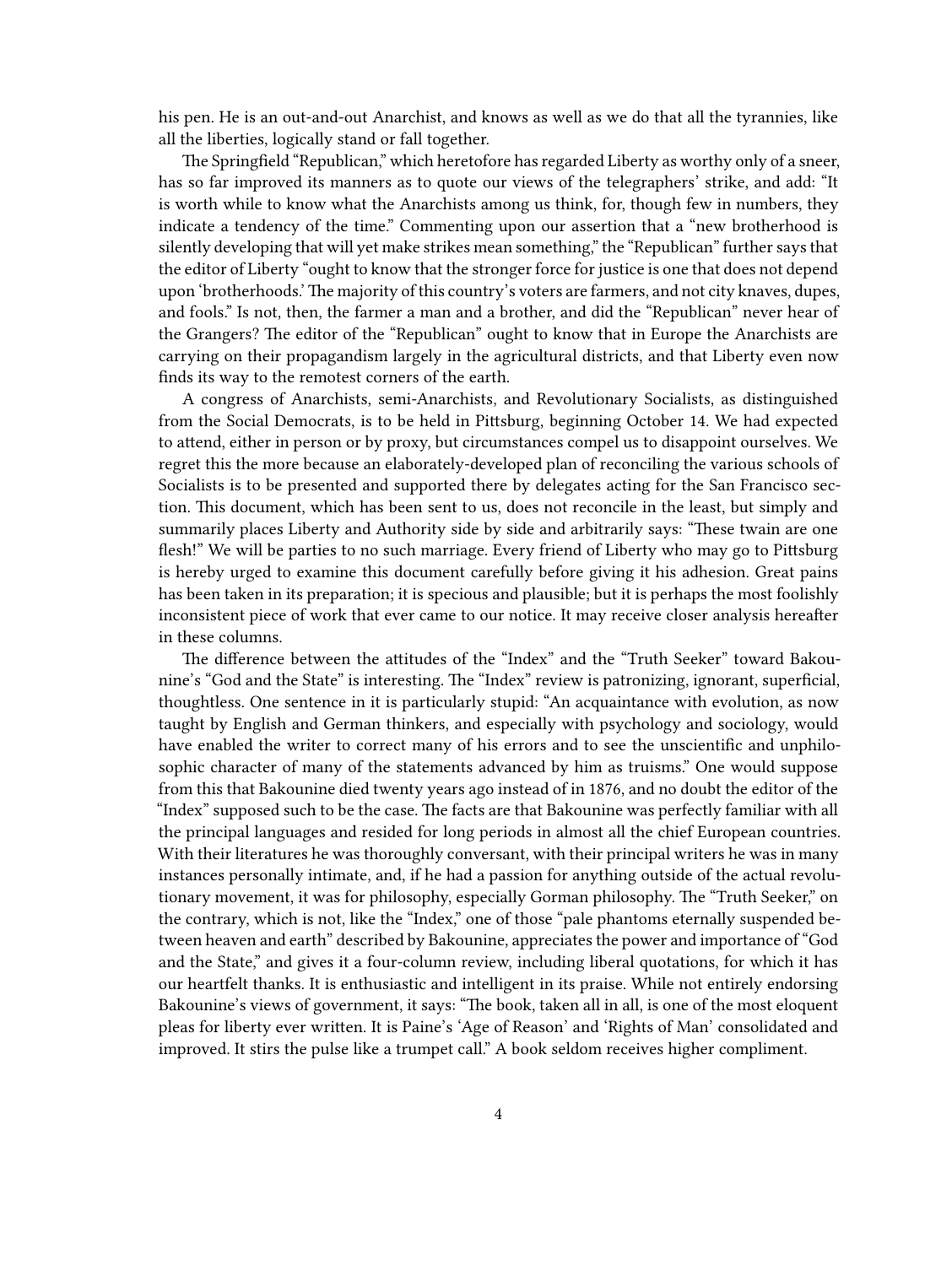Walker, of the Kansas "Lucifer," writes as follows: "There are many of your Western readers who are still in the dark regarding your position on the monetary question. It is a matter of considerable difficulty to make them understand Free Banking, especially when they take into consideration the fact that you deny the right of private ownership of land. If land be held by a usufructuary title only, say these objectors, how can it be a sufficient or safe basis for a bank of issue, as contemplated by Warren, Greene, and others? Free Banks would be the property of individuals; land, not being private property, could not be used as security, and hence only the improvements thereon could be so used. But these forms of security are very liable to destruction by storms, fires, floods, and other destroying agencies. Will Liberty kindly throw some light upon this question for the benefit of these almost-persuaded Anarchists?" This objection can be answered very briefly. Land (or anything else) can be used as a basis of currency only so long as it has a market value. When by the economic revolution which Liberty advocates it shall cease to have a market value, its use as a basis of currency will have to be abandoned. Till then it may be so used, and Colonel Greene, who saw that the abolition of money monopoly must, or at any rate would, precede the abolition of land monopoly, rightly judged that in the beginning land would be one of the most available of securities. But at no time will the improvements on land resulting from labor cease to have a market value, and such of them as are of a sufficiently stable character may and will continue to be used as security after property in the land itself has disappeared. And the fact that those are liable to destruction by disaster is not an argument against their use as security unless they are peculiarly so liable. A house may at any time be burned, but a mortgage on an insured house is regarded as excellent security. Mutual banking will be followed and complemented by a system of mutual insurance. Then, when a man wishes to borrow money on particularly risky property, it will simply cost him more to do so because of the greater premium he will have to pay in order to insure the property in favor of the bank. Ultimately, however, after the abolition of monopoly has eliminated all danger of panics from the commercial would and made bankruptcy a thing of the past, specific property will fall more and more into disfavor as a basis of money, and the great bulk of our currency will be secured by satisfactorily-endorsed notes, thus realizing Colonel Greene's declaration that "a commercial bank that issues paper money ought as such to be a mere clearing-house for legitimate business paper running to maturity."

"A free man is one who enjoys the use of his reason and his faculties; who is neither blinded by passion, not hindered or driven by oppression, not deceived by erroneous opinions." — Proudhon.

## <span id="page-4-0"></span>**Has "Truth" Become a Liar?**

Burnette G. Haskell,

#### *Editor of the San Francisco "Truth":*

Dear Sir,— You and I, at least in one sense, are comrades in a common cause. You champion the cause of the poor. I champion the cause of Liberty and Justice, which includes the cause of the poor. When you started your journal, I learned that you were a young man lately recruited from the ranks of the enemy, and I seemed to see in your columns that new convert's earnestness and enthusiasm which always bodes well for a cause when guided by a discriminating mind. But I also saw in them a ludicrous and yet mournful hodge-podge of sense and nonsense which made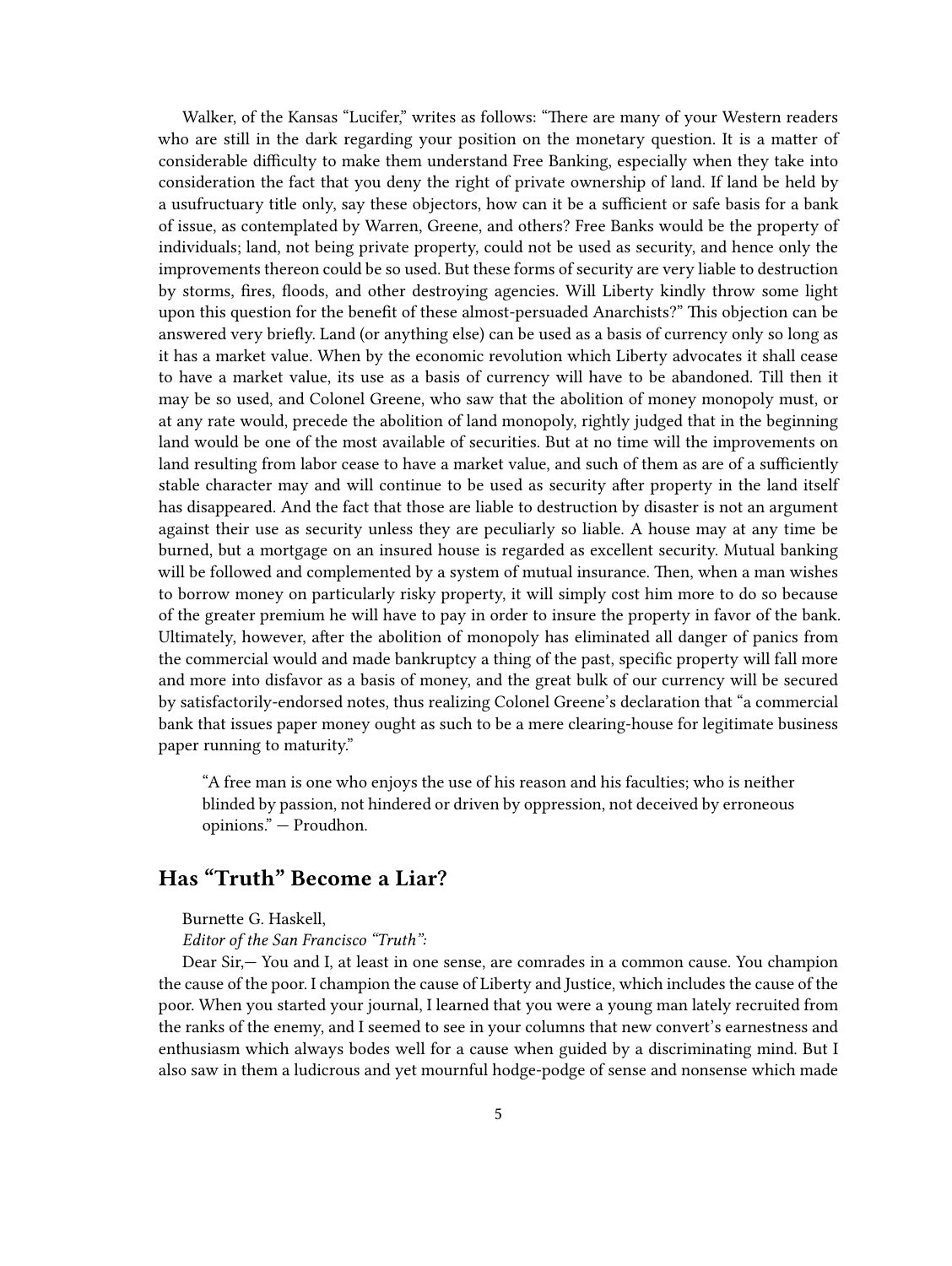me fearful of the outcome. You seemed to be looking longingly toward the light of Liberty with a vision obscured by the dark shadow of Authority. I watched the struggle anxiously. To my sorrow, the darkness has been growing deeper. Now and then, here and there, a lightning flash penetrates its depths, but the dazzling brilliancy thereof blinds by contrast rather than illuminates, leaving the gloom thicker than before. Gradually I have been coming to regard you as mentally lost, intellectually untrustworthy, an unsafe guide for the multitude of persons just awakening to an interest in the labor cause.

But until lately I have had no reason to doubt your motives. On the contrary, they have been the object of my ardent admiration. Nevertheless, and against my will, your more recent course and policy have crossed my mind with a dim suspicion that, with the disappearance of your intellectual discrimination, the edge of your moral sense has been growing duller; that the darkness in which you are plunged is becoming *your* light; that, engulfed in Beelzebub's kingdom, you are beginning to see with his eyes. I may be wrong in this opinion, which is hardly an opinion, being only a suspicion. But others watching with me share it, and I am advised to make its grounds public.

For a few months back, to say nothing of the inconsistencies of your editorial columns, you have been publishing in various issues of your paper long articles by prominent leaders of different schools of political and social thought (most of these leaders beieg dead and unable to protest), generally contradictory of each other, sometimes denunciatory of each other, and almost always breathing a different if not antagonistic spirit. Over these articles you have put flaring display heads, in which in almost every instance you give them your own warmest approval regardless of their opposition to each other. On one or two occasions, at least, you have expressly described in these head-lines the article under them as an exposition of the thought of another writer known by those who have read his works to be distinctly an antagonist of the views stated in the article. What to make of such conduct I did not know. I have since learned, as will be seen later, that, professedly, you are engaged in the hopeless task of reconciling Anarchism and State Socialism. It is as inconceivable that you should really look upon the articles referred to as harmonious with each other as that you should print in large letters in one column the statement that "twice two make four," and in equally large letters in another column the statement that "twice two make five," with your own declaration above them that both are true and capable of reconciliation. Hence the doubt arose whether pecuniary success or political ambition or some other object dearer to you than truth were not prompting you to bid for the support of the unthinking by appearing to fuse the crystallized thought of all schools of socialism in a white-hot blaze of seeming enthusiasm.

While I was pondering upon this, along came an issue of your journal containing an announcement made with considerable flourish that you were about to begin in it the serial publication of Michael Bakounine's "God and the State." This interested me, inasmuch as I had first introduced Bakounine to America in any marked way by printing in an early number of "Liberty" his picture and a sketch of his life, and afterwards importing and selling a few copies of the French edition of "God and the State" as soon as it appeared. One of these copies fell into the hands of a young lady whom "Liberty" counts among its most intelligent and steadfast supporters. She, as I have since ascertained, was so impressed with the power of the work that she translated it into English and offered her translation to you for publication in "Truth," which you evidently accepted. Her motives in doing this are thus stated in a letter from one whose knowledge of the matter is positive: "She offered the translation to 'Truth' principally because it is a State Socialistic paper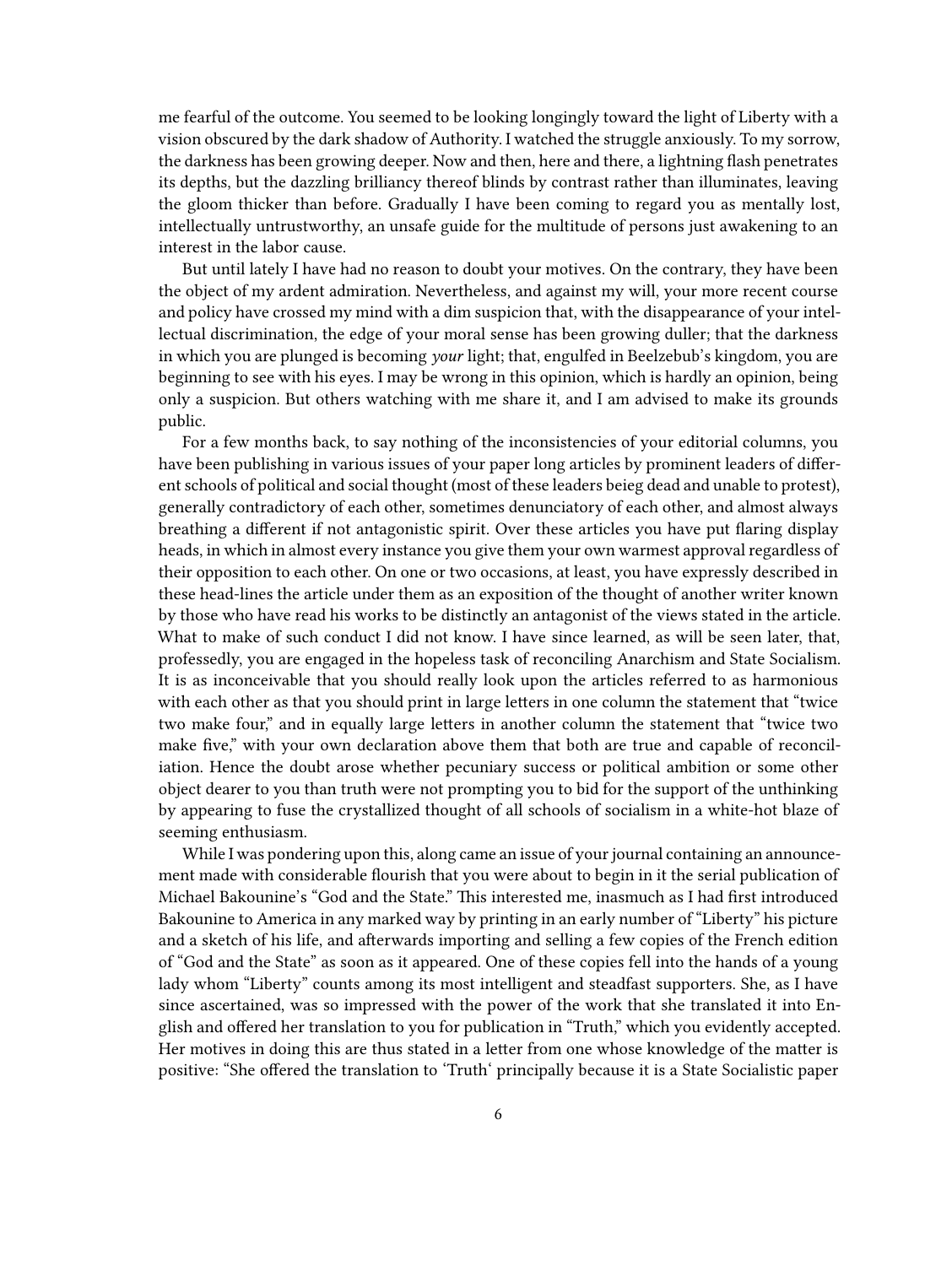apparently of considerable circulation, as she thought thus to bring it before a circle of readers to whom its ideas would be entirely new, and who might, through its influence, be brought into the Anarchistic fold." A very commendable purpose, and one which, so far as her part in it is concerned, has been carried out very creditably indeed. No reconciliation in her thought, you see; propagandism pure and simple, with a view to absolute conversion. None of the criticisms that I am making upon you are to be understood as in the least applying to her. While I was sincerely glad that Bakounine's work was to be placed before your readers, I at once saw that you were acting in pursuance of the strange policy which I have described above, and I was decidedly averse to having this author first introduced in English handicapped by misleading associations, even though knowing that his own clear statements would sooner or later carry the lesson which he intended them to convey. So I hurried to completion a translation which I had already begun and announced, and placed it in the hands of my printers, who promised it in pamphlet form for September 15. Thereupon I sent by mail to your business manager "copy" for an advertisement of the work, enclosing a postal note in payment for its insertion in your issues of September 15 and 22. It never so much as occurred to me that this advertisement would prove inadmissible to your columns. It was a simple announcement of the publication, to appear over my own name and on my own responsibility, containing in the body of it the following description of the book advertised:

This remarkable work, written by one of the most remarkable revolutionists that ever lived, and now published in English for the first time, shows eloquently, vigorously, and conclusively that the fiction of divine authority is the source of all governmental authority of whatever form, and of all tyrannies whatsoever; that the theism of Rousseau is only a modification of Roman Catholicism, and had its political results in the despotism of Robespierre and its social results in the monstrous schemes of Karl Marx and Lassalle to wipe out individual liberty; and that the Social Revolution can be successfully accomplished only by founding it on the atheism of Diderot and the resultant Anarchism of Danton and Proudhon. Every Socialist and every thinking person should buy and read this book.

To my utter astonishment I received in reply, not a copy of "Truth" containing the advertisement, but the following letters from yourself and your business manager, with which was returned the money that I had sent:

San Francisco, Cal., Sept. 10, 1883.

#### Benjamin R. Tucker, Esq.

*Editor "Liberty":*

Dear Sir,— Yours dated Sept. 3 came to hand tills morning. I regret exceedingly not to be able to insert your advertisement in its *present form*. Reasons and objections to said advertisement are briefly stated in accompanying letter from the editor of "Truth." We shall indeed be most willing to insert the same, if you will modify the objectionable sentences.

Yours sincerely,

Burgman.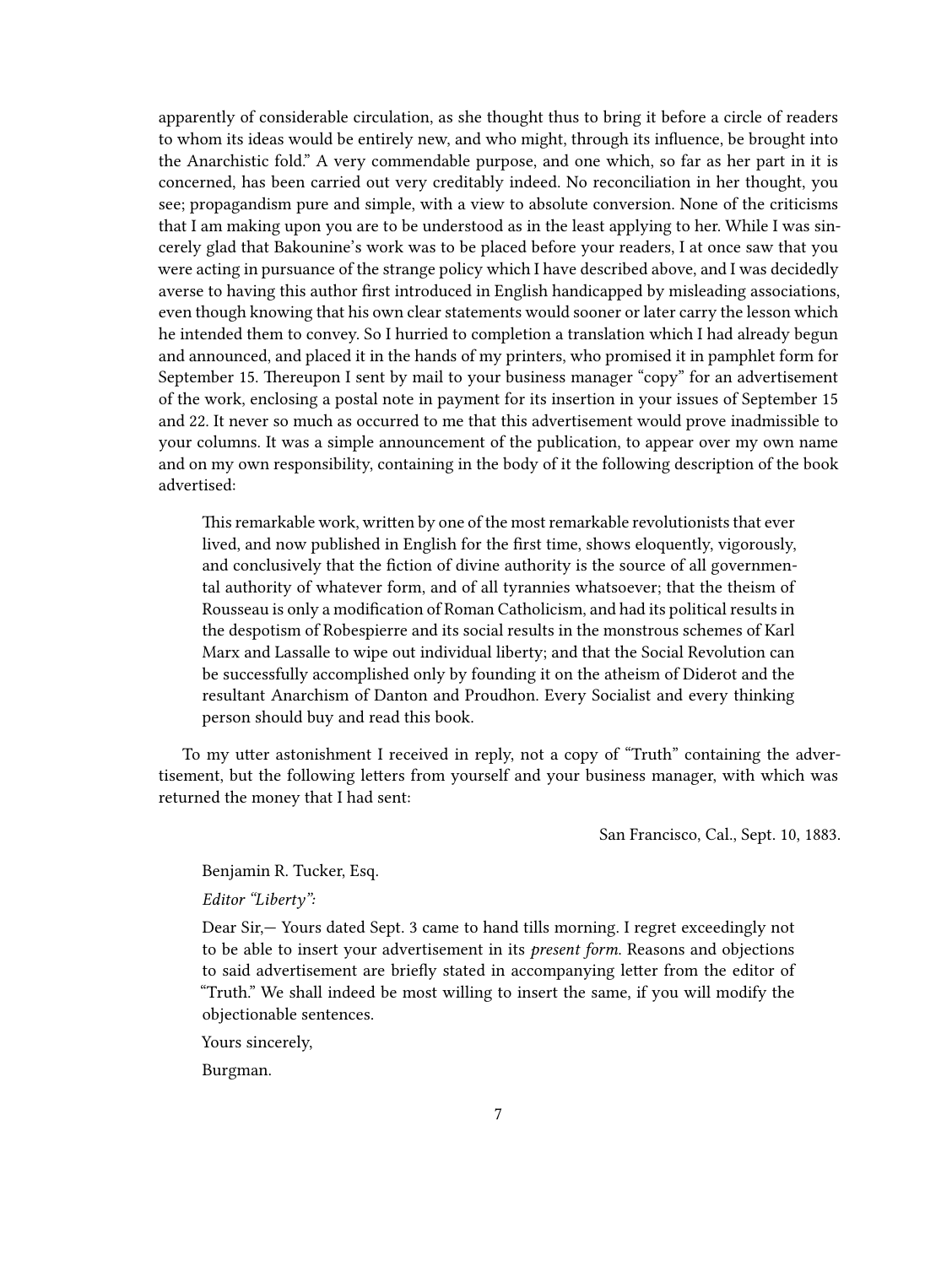Benj. R. Tucker,

*Box 3366, Boston, Mass.:*

Dear Sir,— I regret that I cannot insert your advertisement, *as worded by you*, in "Truth." I am publishing "God and the State" serially in "Truth," said publication having been begun before the receipt of your advertisement, and the manuscript having been in hand some weeks before I had any knowledge that you also proposed to publish it. "Truth" is engaged in an endeavor to *reconcile* the various factions of Socialists, and it is in pursuance of this endeavor that we publish Bakounine and shortly hope to publish abstracts of Proudhon. Your advertisement uses the words "monstrous schemes of Karl Marx and Lassalle," &c. The effect of these words and others used in your advertisement would be such as to prejudice my readers *against* "God and the State" previous to reading it. I desire them to read it and form their own opinion of it. Besides this, I firmly believe that Marx's scheme of governmental cooperation, modified by a single new principle, will form a common ground for unity between Socialists and Anarchists, if an attempt at such unity is not made impossible by reckless antagonisms which serve little good purpose. Briefly: Found State Socialism *not* upon the principle of "From each according to his ability, to each according to his needs," *but* upon the principle of "To each according to his deeds" (or give to each man the *full* product of his own labor together with the *right* to labor), and in my opinion you have found Proudhon's alkahest, viz.: "Destroy property while retaining possession, and by this you will drive evil from the face of the world."

Engaged as I am in this contest, you can plainly see that it would not be right for me to deify any one of our great leaders, or permit any one else to do so in these columns, at the expense of heaping what I believe to be unmerited obloquy upon any other of our leaders.

I shall be happy to insert your advertisement, and glad to aid the circulation of "God and the State" in any way which will not result in doing more harm than good. I believe truly that your advertisement, worded as it is now and inserted in "Truth," would cause two hundred per cent. more defections than adherents, not only to the paper, but the cause. Whereas the same people will read and assimilate the work with avidity, provided we do not label it "pills" and cram it down their throats with a club.

If you can formulate a notice which shall *praise* the work and not *decry* other of our workers in the field, I need not of course say that it will be entirely acceptable.

Very faithfully,

Burnette G. Haskell.

In addition to the eyes of Beelzebub, have you acquired the smooth tongue of Mephistopheles? From the above letter it would almost seem so. But to the air of impartiality which you assume you have forfeited all title in advance. I did not begin the labelling process; you did. If you had been content to print Marx and Proudhon, Robespierre and Bakounine, side by side, without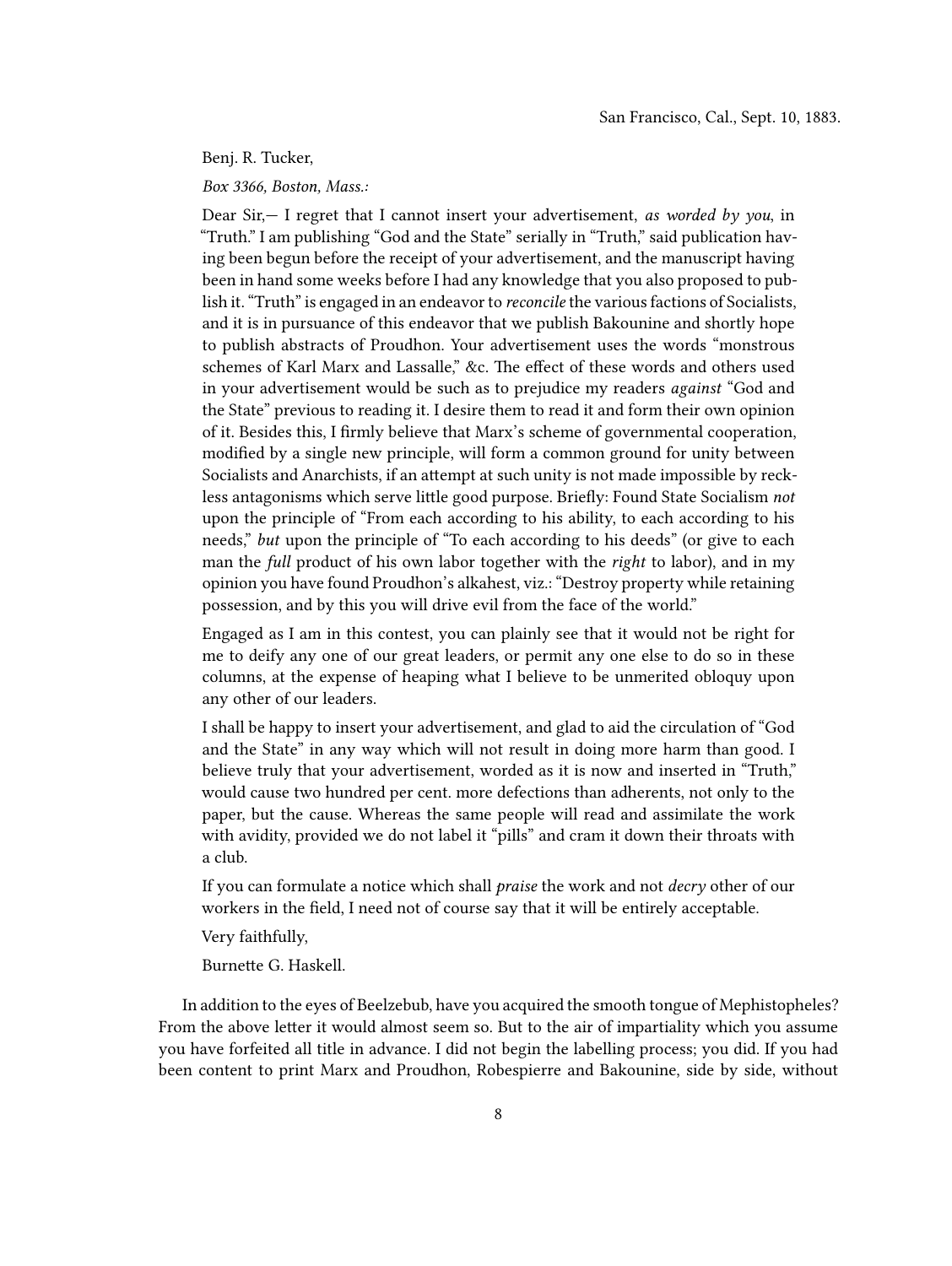labelling any of them, I too would have been content, and would have awaited the issue with joyful confidence. But, instead of that, you labelled them all, and tried to give the impression that their thought runs in the same direction. I desired to protest against this, and, if they must be labelled, label them more accurately. You refused to let me do so in your advertising columns, in which I doubt very much if there is another journal in the world that would follow your example. You undoubtedly have a right to control your own columns, but I submit that in this instance you have not exercised that control in a spirit of fairness. For proof I need nothing more than the flimsy pretence upon which you ground your conduct,— namely, that you will allow no one to heap obloquy upon "our leaders" in your columns. Why, then, are you printing Bakounine at all? Who ever heaped more obloquy upon Marx and Marxism than he? What is his whole book but a savage and telling onslaught upon all that Karl Marx stood for in the matter of government? Take an instance. Speaking of the "governmental pretensions "of the "licensed representatives," the "priests" of social science, he says: "It is time to have done with these pontiffs, even though they call themselves social democrats." To whom does he refer if not Marx and Lassalle? And what does he say about Robespierre, whom you have lauded so loudly? He calls him a "lay priest," a "short-robed liar and sophist," "the most doctrinally despotic will of the last century." How large a percentage of defections as compared with adherents do you calculate that either your paper or the cause will suffer by the appearance in "Truth" of such delicate compliments as these? And you will print these things, and then refuse to let me speak in your advertising columns of the "monstrous schemes of Karl Marx and Lassalle?" Or do you intend to expurgate your edition of "God and the State"? If so, dare you tell your readers? And, if my memory serves me, it is not long since you allowed Karl Marx to class Proudhon in your columns with "hole and corner reformers of the most varied and piebald character," and to the document in which he did so you gave your emphatic approval. How gauzy your excuse! Frankly, now, was not the real reason for the rejection of my advertisement a desire to prevent your readers from knowing that I was before you in the publication of "God and the State," hoping perhaps that I might be discouraged from sending you a modified advertisement, and thinking that, at least, by reason of the length of time required for communication between Boston and San Francisco, you would be able to stave it off until your own serial publication should be completed or nearly so? If so, I balked you there. For, calling electricity to my aid, I directed you by telegraph to insert an advertisement of your own wording, and in your issue of September 22 you could not avoid announcing the dreaded fact, after having proclaimed just a week before that others need not proceed with their translations, for you "had distanced all competitors."

I cannot discuss here the gigantic task you have undertaken of reconciling the Anarchists with the State Socialists. I wish you more joy in it than you are likely to experience. The basis of union which you offer certainly will not do. The Anarchists are even more hostile to the governmental than to the communistic features of State Socialism. You would eliminate the latter only. And not quite that, for there are planks in your platform, as you have elaborated it elsewhere, which flatly deny individual possession, and so lack the solvent quality of Proudhon's "alkahest." I invite you to the application of his touch-stone, by which all Anarchists swear: *"Whoever, to organize labor, appeals to government and to capital, lies, because the organization of labor means the downfall of capital and of government."*

If you would like to know what others think of your project, read what one of your own subscribers writes to me: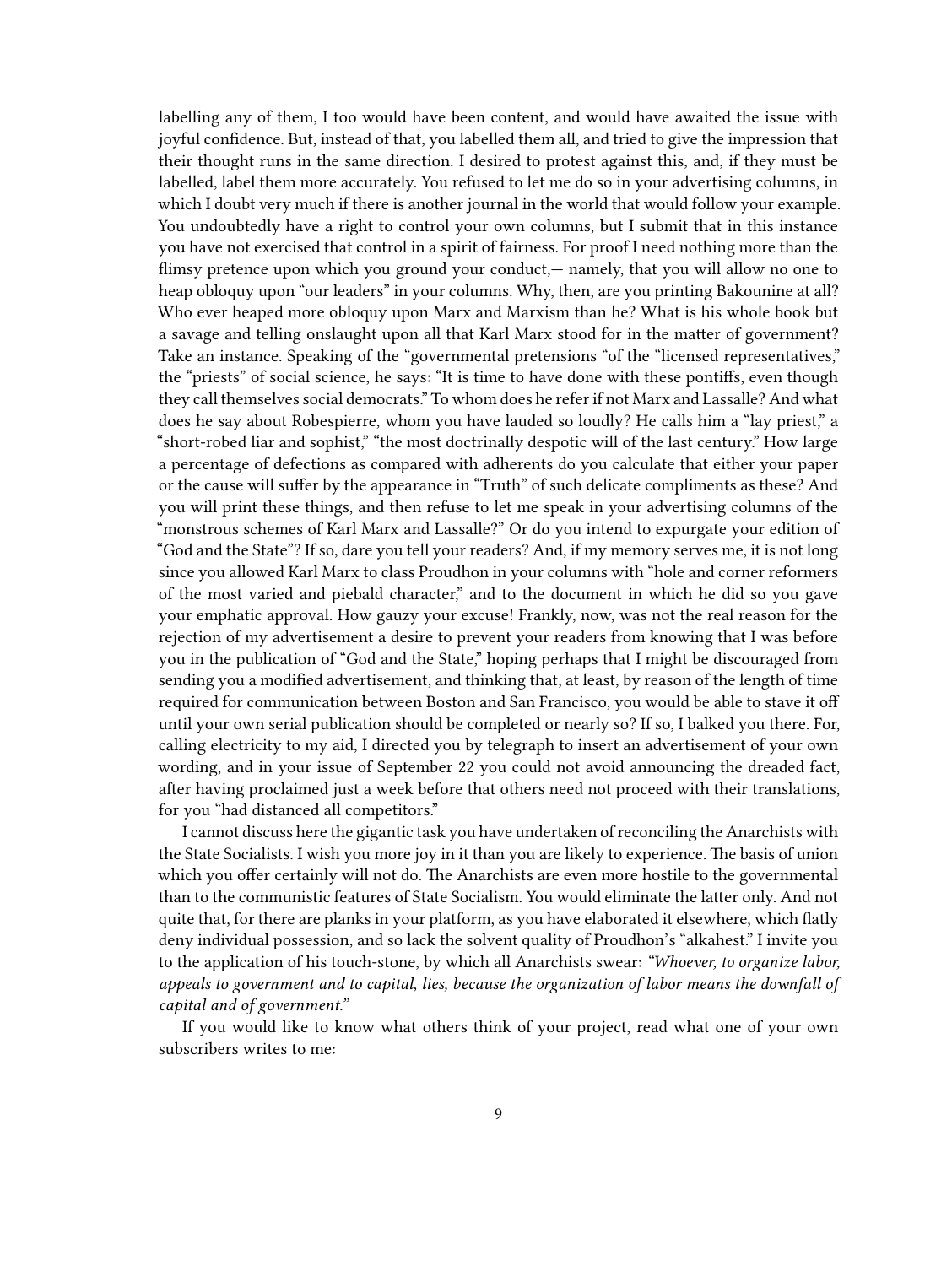"Truth's" behavior is certainly very queer, and I can explain it only on the hypothesis that man is an illogical animal. The proposed union of Anarchists and State Socialists would be about as easy of achievement as the Biblical lying-down-together of the lion and the lamb. The Anarchists are apparently expected to play lamb. The strangest part is, however, that it should be expected that "God and the State" should furnish them with the necessary mildness and submission. It was rather a surprise to me to have "Truth" undertake to publish the essay, not only on account of its absolute and direct opposition to its own theories, but also because I knew Haskell to be in alliance with Cuno, and the latter usually describes Bakounine as an emissary of the Russian government.

The point could hardly have been more neatly put.

You are attempting the hopeless, the impossible Either Liberty or Authority must guide you wholly in your search for Truth. And if you accept Authority for your guide, Falsehood will be your goal. You cannot serve two masters. If you have not, as I fear you have, already chosen, then choose you this day.

Benj. R. Tucker.

P.S. — Another straw is just wafted to me indicative of your moral obliquity. Mr. H. W. Brown of Boston, who sells your paper, says that you recently printed what purported to be a letter from him in which he was made to say: "You must send me a double supply of 'Truth' hereafter." He denies having written you anything of the sort. If this is the way you increase your subscription list, the "apparently considerable circulation" referred to in one of my quotations may be only apparent, not real. Is this one of the methods by which you propose to "play upon the masses" in accordance with your avowed intention in that marvellous reconciliatory document which you have prepared for submission to the Pittsburg Congress?

B.R.T.

### <span id="page-9-0"></span>**Is This Liberalism?**

The natural sympathy and fellowship of Liberty is with the Freethinkers of this country and their organs. It matters little with us whether they are outspoken atheists of the Seaver and Mendum school, fearless iconoclasts of the Bennett and Ingersoll stripe, or the "uncertain, sickly souls," as Bakounine calls them, the "Free Religionists." It is enough for us to know that all of these disordered forms of revolt carry within themselves the promise and potency of coming Liberty. Their leaders are all acting better than they know, and we have no disposition with our limited space to antagonize them, except where the provocation becomes too great.

One of the most astonishing exhibitions of inconsistency which has of late come to us was an editorial in the Boston "Investigator" of September 19 on Mormonism. To show how utterly and suicidally on the side of theological despotism a professed and really earnest liberal can be, we reprint the article entire, as appended to a refreshing liberty-inspired clipping from an organ of theocracy: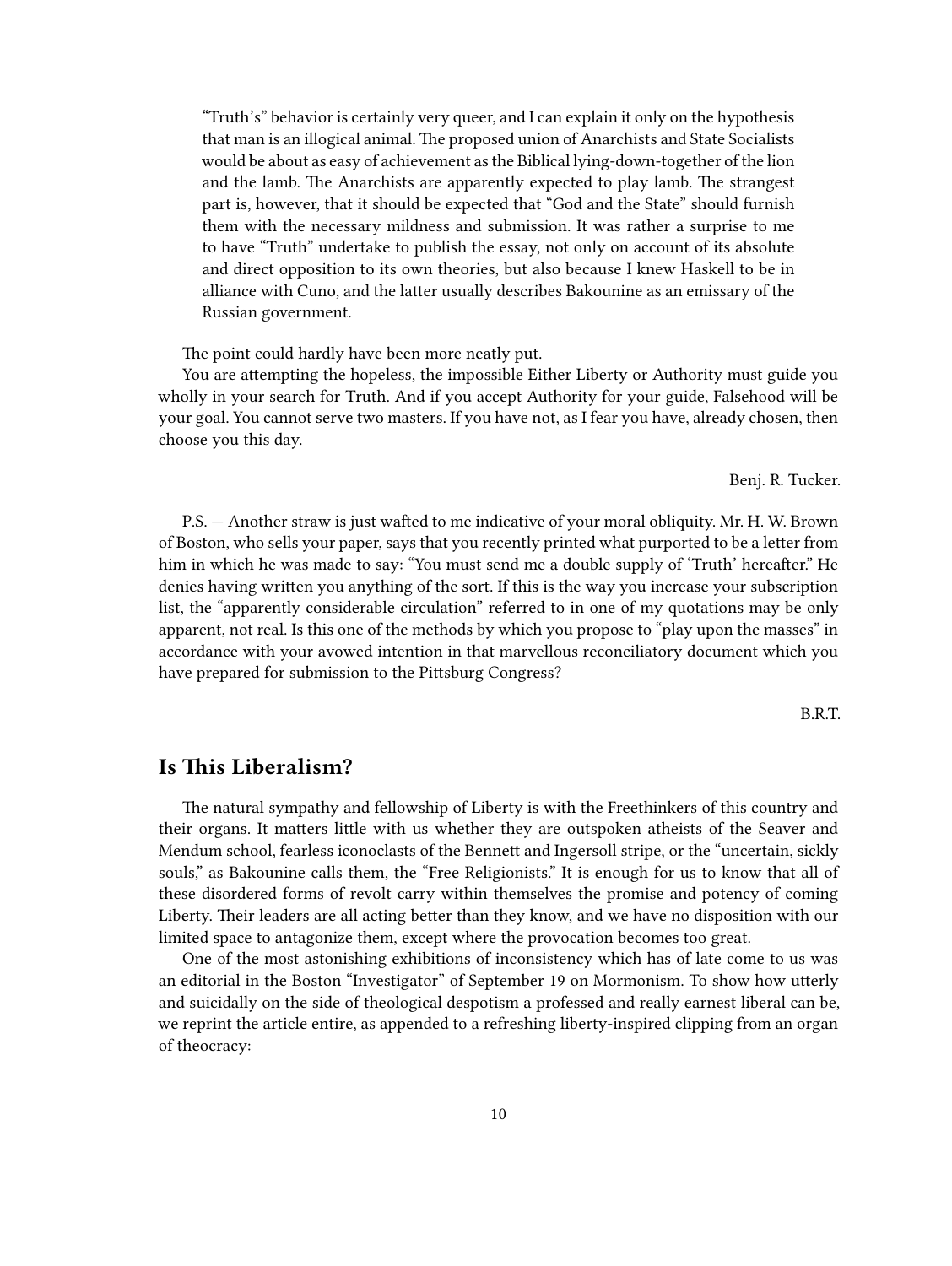The trouble in dealing with the Mormon question lies altogether in the fact that the government has no authority to establish or to destroy any sort of religion, true or false. The authority to break up a false religion involves the authority to destroy a true belief. There are some things which it is better to leave to the attack of moral agencies. When we undertake to regulate men's belief, or their eating and drinking, or their going and coming, by statutes, we are at once involved in a maze of perplexities. — Hebrew Leader.

There is some truth in the above, but it is not all true. As the "Hebrew Leader "says, government should not interfere with religion or matters of belief; but suppose a religion maintains or practices what the law denominates a crime, can the government consistently guarantee and protect it? The law says that polygamy, which Mormonism teaches and practices, is a crime, and therefore must not be allowed. But if there were no polygamy in Mormonism, tho government could not properly interfere with it, any more than with Orthodoxy or Judaism. They can be left "to the attack of moral agencies."

Last week three polygamous Mormons were convicted in the Dedham court, (Massachusetts,) not on account of their religion, but for committing crime, though, if they call it religion, it makes no difference in point of fact, as no religion should be protected by law in the commission of crime. If polygamy is right, let the law protect it; but if it is wrong, it should be suppressed.

The business of printing and soiling Freethought publications, in which Messrs. Seaver and Mendum are engaged, was once a crime under every government on the earth. According to their ruling, then, the practice of free thought was always justly interdicted, and the Inquisition was therefore right as against the martyrs whose protests have made I hem and the "Investigator" possible to-day. Not only this, but "blasphemous" articles appear every week in the "Investigator," which, under a strict construction of the statutes of Massachusetts, constitute a crime and would send Messrs. Seaver and Mendum to jail. Are they ready to go, and do they not belong there as much as the polygamous Mormons sent from Dedham court? Certainly they do, under their own ruling.

But, once in jail, the distinguished editors of the "Investigator" have already plugged up their own mouths, should it occur to them that Freethought was their religion. They have committed a crime, and, to quote their own language, "if they call it a religion, it makes no difference in point of fact, as no religion should be protected by law in the commission of crime."

It is painfully manifest in the above article that, according to the individual judgment of Messrs. Seaver and Mendum, the conscientious, religious application of free thought in love and domestic association is wrong, while its application in the business of Freethought publishing is right. Once themselves safe from the clutches of the Massachusetts jailer in their own application of free thought they now stand ready to strike hands with bigots in the State and their executives and stand guard over Massachusetts Mormons behind the bars who have simply executed their own application of free thought in their own chosen sphere Who are Messrs. Seaver and Mendum of the "Investigator" that they should dogmatically discriminate among the various applications of free thought, and decide who shall go to jail and who shall not in the exercise of soul liberty? What is this thing, "crime," after all, but somebody's prejudices, backed by the bayonet and the dungeon?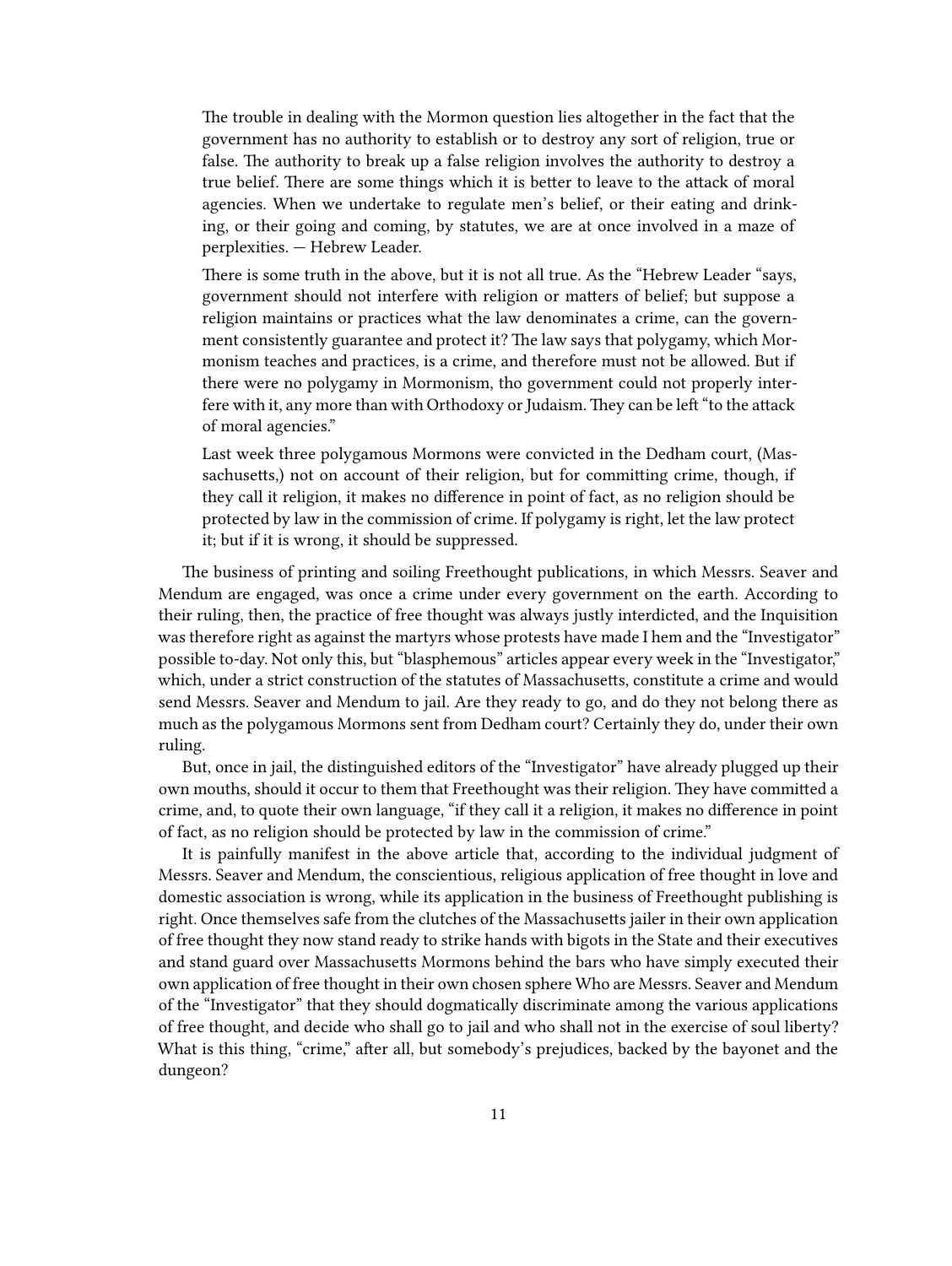We are sorry to thus scold at the venerable pioneers of liberalism who occupy the Paine Hall Building, to whom we are heartily grateful for almost all that they have done and with whom we heartily cooperate in almost all that they are doing. But they ought to dig deeper into the philosophy of Liberty, lest a too shallow logic should by-and-by land them inside the prison doors which they are ready to open for Mormons and others whose "crime" simply consists in obeying the dictates of their own consciences.

### <span id="page-11-0"></span>**The Troubles of Law-making in Massachusetts.**

That portion of the people of Massachusetts, who believe in law-making, are at present split up into eight factions, to wit, the Republicans, the Democrats, the Independents, the Prohibitionists, the Greenbackers, the Woman Suffragists, the Colored Men, and Wendell Phillips. All these factions are now in full blast; and are so furious towards each other that we wonder how they manage to live under the same government; and why they endure each other's tyranny. This question has heretofore perplexed us; but Robinson, the Republican candidate for governor, has solved the riddle. Quoting the. constitution of Massachusetts, he says the object of Aw faction is, that we may have "a government of laws, and not of men."

We now understand the whole matter. All the other factions, as well as the Republican, are bent on having "a government of laws, and not of men."

What the laws are, is not the vital matter with any of them. If they cannot have such as they desire, they will take such as they can get. In their eyes bad laws are better than none; for *laws* they must have; otherwise they cannot have that "government of laws, and not of men," which they are all agreed is indispensable. So they endure each other's laws as best they can; each faction hoping it may sometime be strong enough to make laws for the others.

Thus these factions are all so blinded by their passion for *laws*, that not one of them sees that "a government of laws" *is* itself "a government of men," — that is, of the men who make the laws

Their rage against each other is such that they do not see that they are all contradicting themselves, and making fools of themselves.

Yet they must not be judged too harshly; for the constitution of Massachusetts led them into this absurdity; and the constitution has now stood a hundred years; and during all that time the people of Massachusetts have not found out that "a government of laws" is "a government of men."

Such is the weakness of poor human nature.

Such political blindness is more to be pitied, than blamed; for it is not characteristic of any people to see the absurdities and self-contradictions of their own government. They are too blind worshippers of simple power to look after absurdities and self-contradictions, on the part of their idol.

But this idea, that "a government of laws" is *not* "a government of men," is not the only absurdity, or self contradiction, to be found in the constitution of Massachusetts. It has this other:

All power residing originally in the people, and being derived from them, the several magistrates and officers of government, vested with authority, whether legislative, executive, or judicial, are their substitutes and agents, *and are at all times accountable to them.*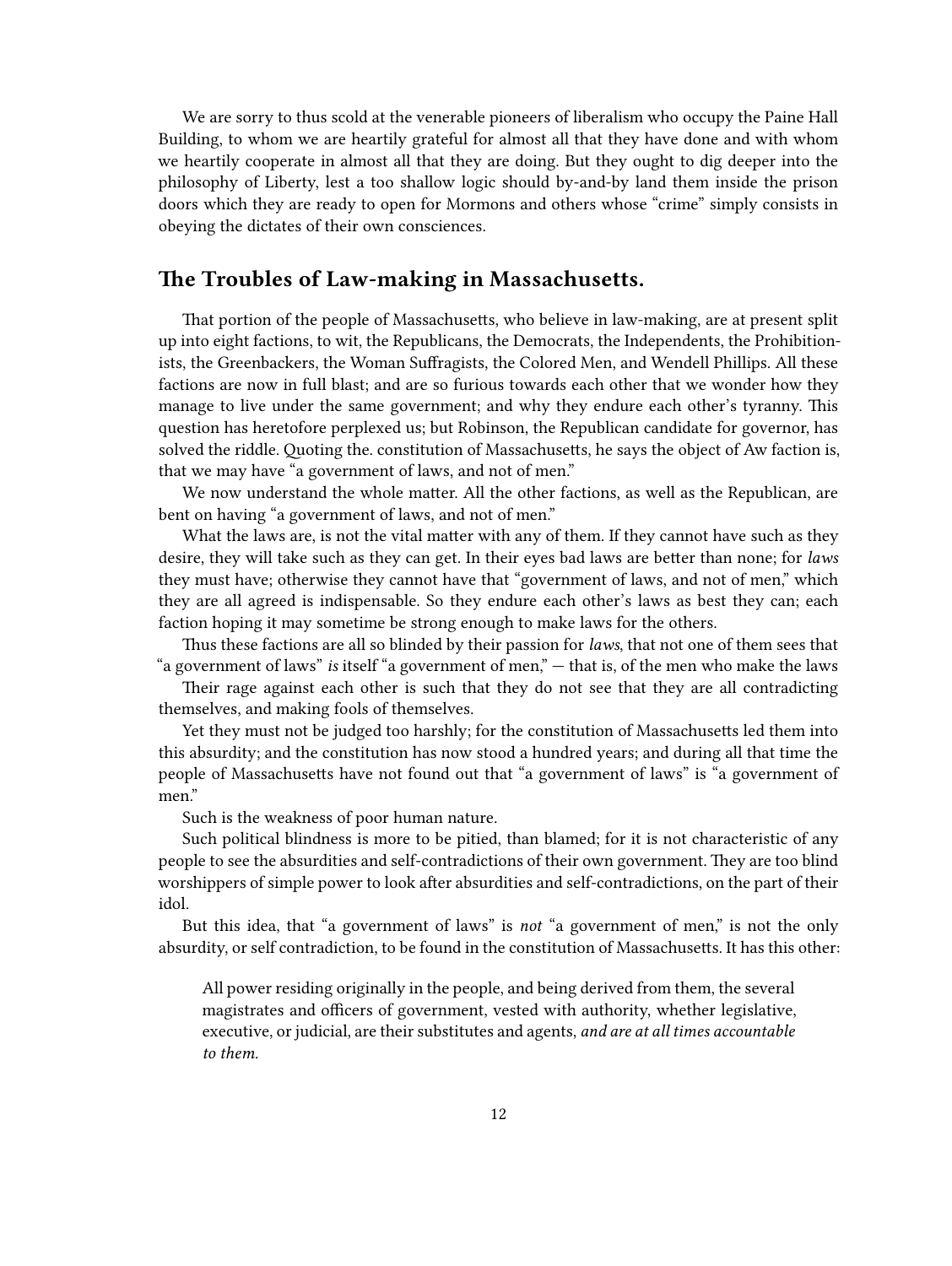This is so far reasonable, that it implies that bad laws may be made and executed, and that all who either make or execute them, ought not only to be held personally accountable for their acts, but to be held accountable *to the people themselves, who suffer from such laws.*

Now, if this principle were carried out, we should not see eight separate factions scrambling and fighting for the power to make laws. We should probably not see a single man, who would dare to make, and execute upon his fellow-men, a single law that was really of his own invention.

But it seems to be naturally impossible for constitution-makers to declare a sensible idea, and leave it uncontradicted. And so the Massachusetts constitution-makers, instead of leaving the accountability of legislators to stand uncontradicted, proceeded to declare *that they should be held to no accountability at all!* This they did in these words:

The freedom of deliberation, speech, and debate [including, of course, voting on the laws] in either house of the legislature, is so essential to the rights of the people, *that it cannot be the foundation of any accusation or prosecution, action or complaint, in any other court or place whatever.*

This provision is in direct contradiction to the other; and licenses the legislators to make, with perfect impunity, all the bad laws they please. And this is really the only object of the provision; for the idea that honest legislators need a constitutional provision to prevent their being punished by the people for making good laws, is too absurd to be thought of. It is only those who wish to make bad laws, that wish to be protected against all-responsibility for their acts. And this provision was intended solely for their benefit; and that is why we have great volumes filled with laws so bad that nobody dares to be personally responsible for one of them.

But this is not all.The judicial and executive officers must also be protected against all personal responsibility *to thee people, who suffer from the bad laws,* else they would not dare to execute such laws. So this wise constitution, which pays that all judicial and executive officers ought to be held accountable To The People for their acts, declares that they shall be wholly irresponsible, *except to the very legislators who make the laws!* As long as they execute all the bad laws the legislators make, they are protected from all responsibility *to the people who suffer from such laws!*

Who can wonder that the people are divided into factions under such a constitution as this? Who can wonder that we are cursed with so many gangs of ignorant or unprincipled politicians, all struggling to grasp this irresponsible power over the people? Who can help wondering that the people themselves do not take the power into their own hands, and hold i all these creatures, legislators, judges, governors, and all, personally responsible for their acts?

Perhaps the people of Massachusetts may sometime give up their passion for "a government of *laws*" and learn that there is but *one law* — "to live honestly" — that men can rightfully be compelled to obey; that that law is not one that was made in Massachusetts; that any other than that one law is necessarily a bad law; and that, if they wish to secure to themselves the protection of that one law, their first step should be to get rid of all the blockheads, impostors, and tyrants, who claim that they ought to be invested with the irresponsible power of making and enforcing all the bad laws by which they think they can gain fame, power, or money.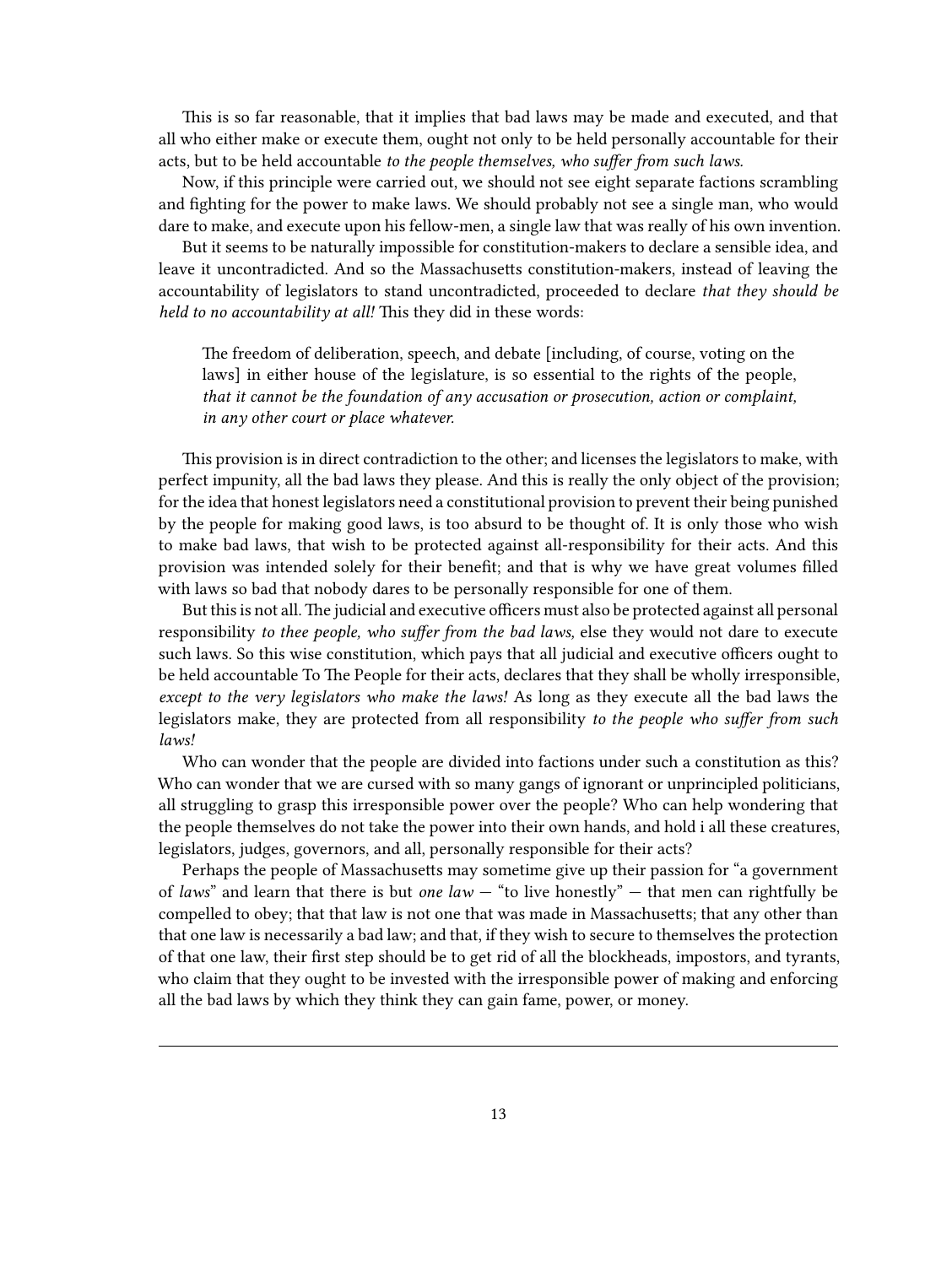"The Efficacy of Prayer" is the title of a pamphlet just published by J. P. Mendum of the Boston "Investigator," in which John Storer Cobb, the author, analyzes with skilful hand the nature of Christian prayer, showing it to be a petition for all sorts of gifts and favors, small and great, possible and impossible, addressed to a being neither omnipotent nor omnipresent nor omniscient nor immutable nor merciful nor just nor truthful. The essay was originally read before the Boston Liberal Club, of which Mr. Cobb is president, and which holds interesting weekly meetings in Investigator Hall.

## <span id="page-13-0"></span>**Freedom's Ahead!**

Now poor Tom Dunstan's cold, Our shop is duller; Scarce a tale is told, And our talk has lost the old Red-republican color! Though he was sickly and thin, 'Twas a sight to see his face,— While sick of the country's sin, With bang of the fist, and chin Thrust out, he argued the case! He prophesied men should ho free! And the money-bags be bled! "She's coming, she's coming!" said he; "Courage, boys! wait and see! Freedom's ahead!"

All day we sat in the heat, Like spiders spinning, Stitching full fine and fleet, While Old Moses on his seat Sat greasily grinning; And here Tom said his say, And prophesied Tyranny's death; And the tallow burnt all day, And we stitch'd and stitch'd away In the thick smoke of our breath. Weary, weary were we, Our hearts as heavy as lead; But "Patience! she's coming!" said he; "Courage, boys! wait and see! Freedom's ahead!"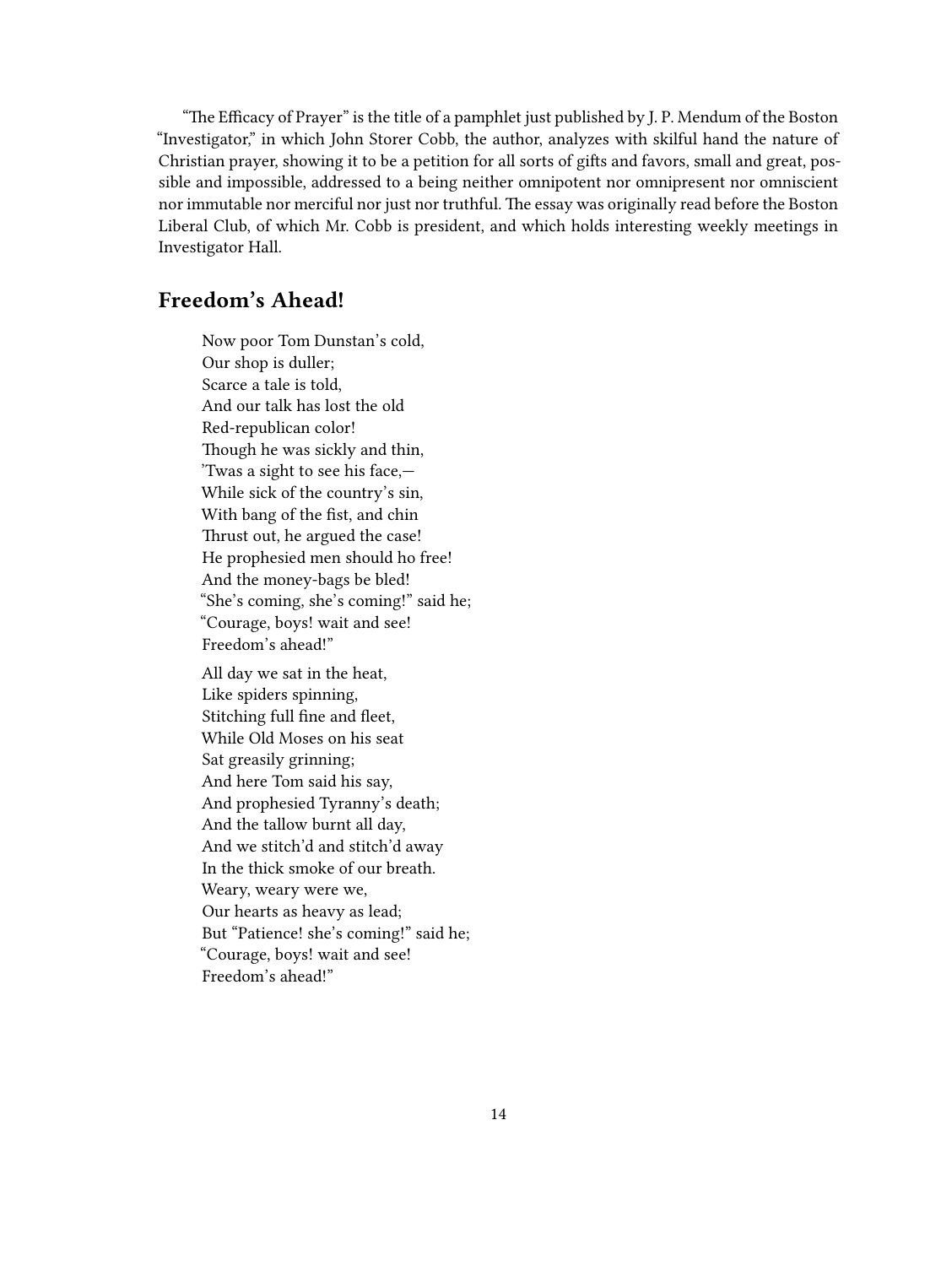And at night, when we took here The rest allowed to us, The Paper came, with the beer, And Tom read, sharp and clear, The news out loud to us; And then, in his witty way, He threw the jests about: The cutting things he'd say Of the wealthy and the gay! How he turn'd them inside out! And it made our breath more free To hearken to what he said — "She's coming! she's coming!" said he; "Courage, boys! wait and see! Freedom's ahead!"

But grim Jack Hart, with a sneer, Would mutter, "Master! If Freedom means to appear, I think she might step here. A little faster!" Then, 'twas fine to see Tom flame, And argue, and prove, and preach, Till Jack was silent for shame,— Or a fit of coughing came O'sudden, to spoil Tom's speech. Ah! Tom had the eyes to see When Tyranny should be sped: "She's coming! she's coming!" said he; "Courage, boys! wait and see! Freedom's ahead!"

But Tom was little and weak, The hard hours shook him; Hollower grew his check, And when he began to speak The coughing took him. Ere long the cheery sound Of his chat among as ceased, And we made a purse, all round, That he might not starve at least. His pain was sorry to see, Yet there, on his poor sick bed, "She's coming In spite of me! Courage, and wait!" cried he; "Freedom's ahead!"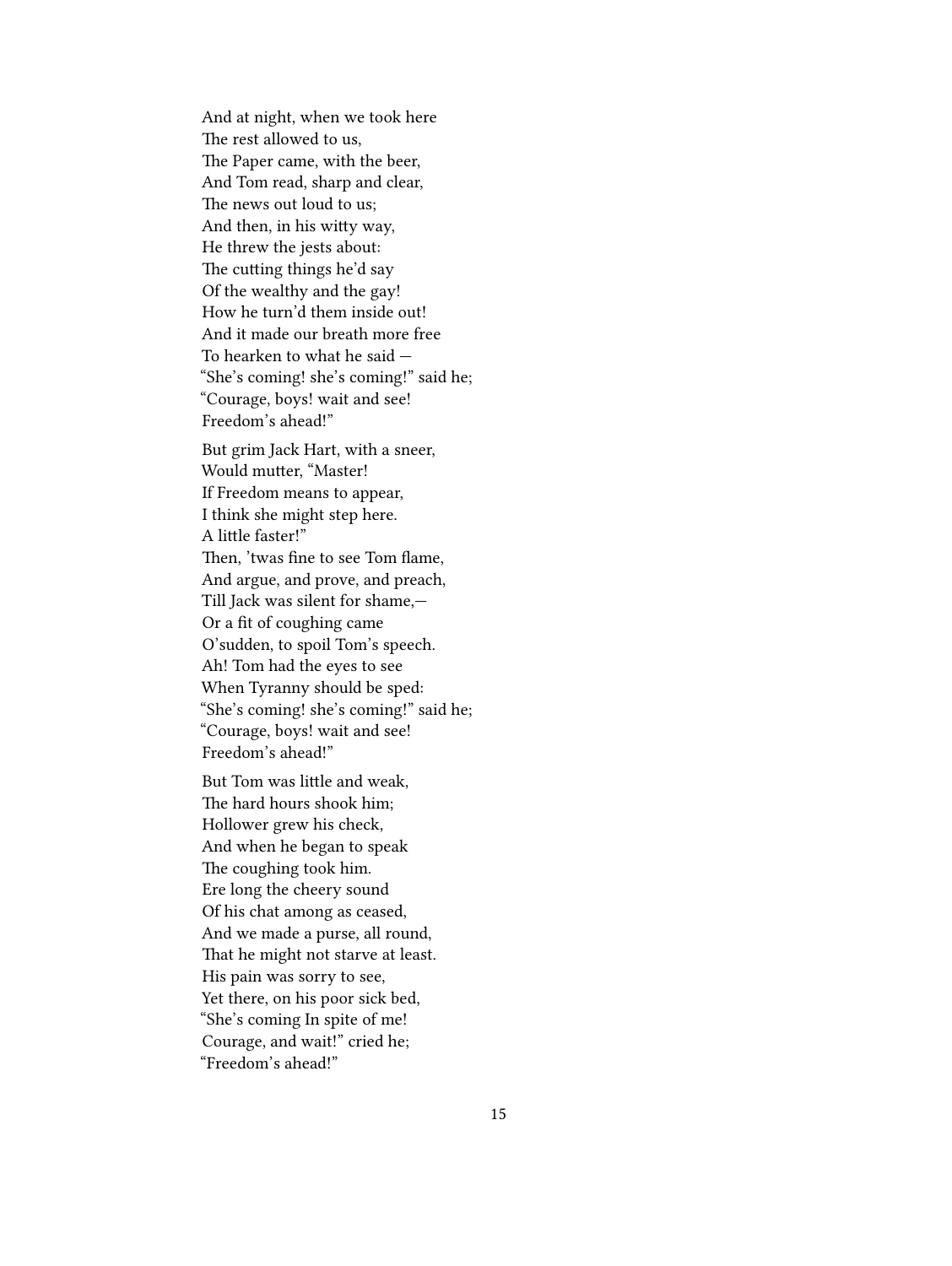A little before he died, To see his passion! "Bring me a Paper," he cried, And then to study it tried, In his old sharp fashion; And with eyeballs glittering, His looks on me he bent, And said that savage thing Of the Lords o' the Parliament. Then, dying, smiling on me, "What matter if *one* be dead? She's coming at last!" said he; "Courage, boy! wait and see! Freedom's ahead!"

Ay, now Tom Dunstan's cold, The shop feels duller; Scarce a tale is told, And our talk has lost the old Red-republican color. But we see a figure gray, And we hear a voice of death, And the tallow burns all day, And we stitch and stitch away In the thick smoke of our breath; Ay, while in the dark sit we, Tom seems to call from the dead — "She's coming! she's coming!" says he: "Courage, boys! wait and see! Freedom's ahead!"

How long, O Lord! how long Must thy Handmaid linger — She who shall right the wrong, Make the poor sufferer strong? Sweet morrow, bring her! Hasten her over the sea O Lord! ere Hope be fled! Bring her to men and to me! . . . O Slave, pray still on thy knee, Freedom's ahead.

*Robert Buchanan.*